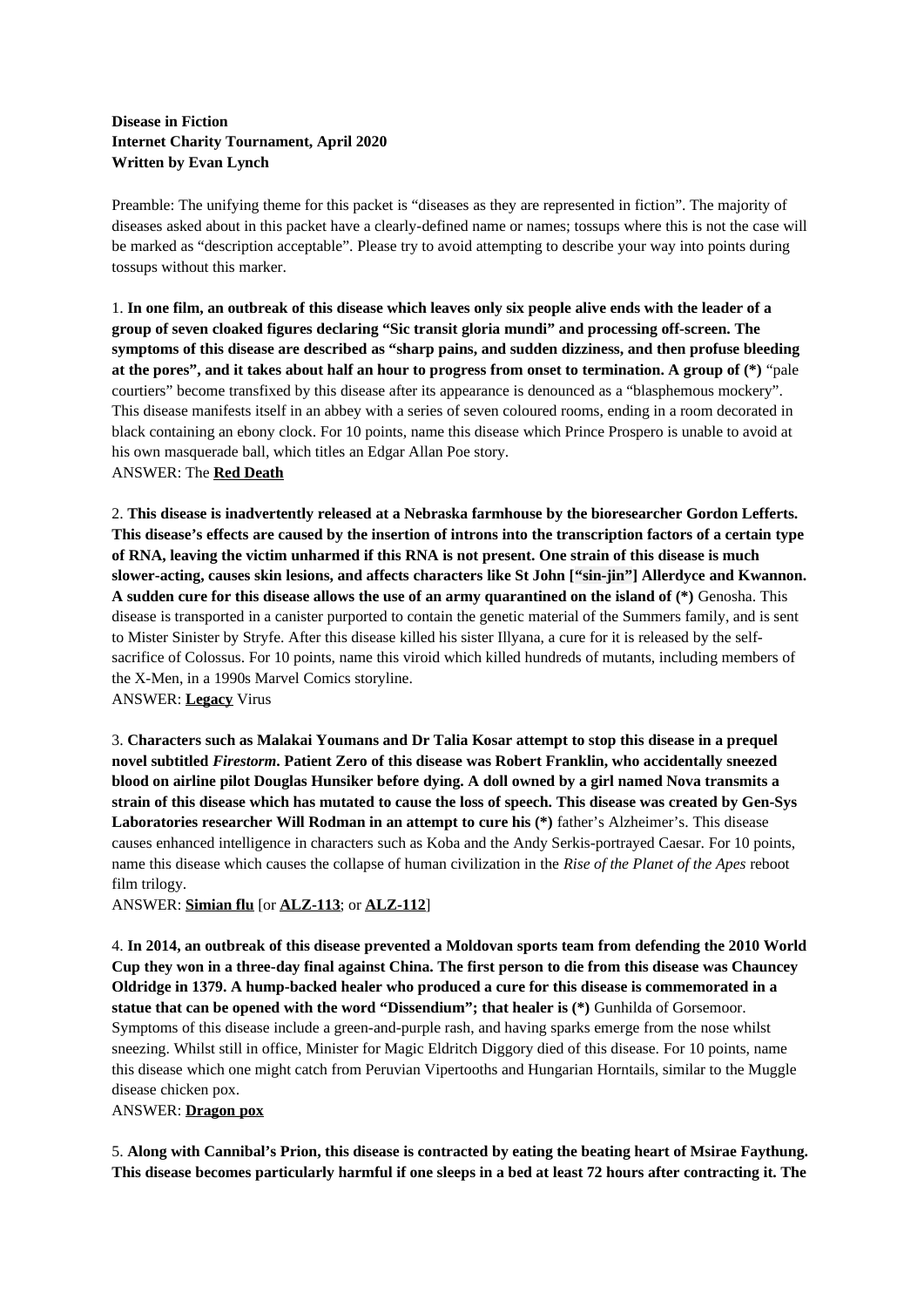**Font of Renewal in Deepscorn Hollow is an alternative method to cure this disease. The initial symptom of this disease is a drain of five points in (\*)** fatigue. This disease can be cured with the help of Count Hassildor of Skingrad, who suffers from it. One possible way to contract this disease is to request it from Dark Brotherhood assassin Vicente Valtieri. For 10 points, name this disease, which if contracted in *The Elder Scrolls*: *Oblivion* causes a weakness to sunlight and the need to feed on blood.

ANSWER: **vampirism** [or becoming a **vampire**; accept **porphyric haemophilia** or **sanguinare vampiris**; do not accept "noxiphilic sanguivoria"]

6. **The most-famous sufferer of this disease also claims to need to eat lots of fudge to stop himself going deaf. The first attempt to avoid the onset of the disease involves the purchase of three 99's from an icecream salesman, before he designs a hat-based contraption to point portable fans at his head. The effects of this disease are first shown after another character kicks an accordion into pieces. This disease causes its only-depicted sufferer to stand naked on the roof of a car holding a flaming torch with the words "EAT ME" painted on his chest. This disease's effects are triggered when the temperature reaches 88 degrees. For 15 points, name this disease which afflicts but is not named for Manny, a colleague of Bernard Black played by Bill Bailey on the sitcom** *Black Books***.** 

ANSWER: **Dave**'s Syndrome [prompt on "Blake's Syndrome" or "Blaine's Syndrome" with "What is its actual name?"]

7. **Vaporisation of a large reservoir via use of an orbital mirror possibly helped reduce the severity of this disease. One key symptom of the fourth stage of this disease is a series of black boils connected by a spiderweb pattern, and the seventh and final stage would often cause liquefaction. The** *alazhi* ["a-la-zhee"] **component of a more common medicine was enhanced by the spice** *ryll kor* **by the Vratix to produce a cure for this disease. Efforts to combat this disease led to a coup against the Xucphra** ["zuck-frah"] **Corporation on the (\*)** bacta-producing planet Thyferra. This disease was designed by General Evir Derricote and released into the galactic capital by Ysanne Isard prior to the Rebel conquest of Coruscant. For 10 points, name this plague affecting non-humans, from the Star Wars: X-Wing novels by Michael A. Stackpole, the centrepiece of a novel called after its "Trap".

ANSWER: **Krytos** virus [or **Krytos** plague; accept *The Krytos Trap*]

8. *Description acceptable*. **Some of these organisms are mutated after a wheelchair-bound scientist modifies X-ray scanners with beta-ray emitters. Infection of these organisms with the** *Wolbachia* **bacterium causes them all to change into females and halt their reproduction. One character can only wear limited amounts of clothing, due to having to breathe through their skin after infection with these organisms. The Navajo scientist (\*)** Code Talker bioengineered these organisms. Eli infects an island with these organisms after he escapes from Mother Base with Sahelanthropus. These organisms are used to kill Kikongo speakers in central Africa by Skull Face, until he is stopped by the Diamond Dogs and Venom Snake. For 10 points, name this bioweapon used by XOF in *Metal Gear Solid V*: *The Phantom Pain*, which gives the sniper Quiet her nickname.

ANSWER: **vocal cord parasites** [or descriptions indicating that they are **parasites** which affect the ability to speak a specific language; accept descriptions such as "the **parasites** from *Metal Gear Solid V*, *MGSV*, or *The Phantom Pain*" before mentioned; accept "the **one that covers**"; prompt on "parasites" alone with "What part of the body do they infect?"; do NOT accept any references to bacteria or viruses since these are clearly parasites]

9. **The cure for this disease is described as a combination of olive oil, white beeswax, the green bark of elder twigs and the resin of pine, although other claimed methods of alleviating it include limes, scaldinghot baths, and a vinegar wash. The crew of the** *Shy Maid* **are attacked by sufferers of this disease, which leads to the infection of Jon Connington, the lord of (\*)** Griffin's Roost. Sufferers of this disease, which is also known as "Prince Garin's curse", are generally ostracised and live in the ruins of Old Valyria. The only known survivors of this disease are Shireen Baratheon and Ser Jorah Mormont. For 10 points, name this disfiguring skin disease in *Game of Thrones*.

ANSWER: **Greyscale** [or "**Prince Garin's curse**" before mentioned]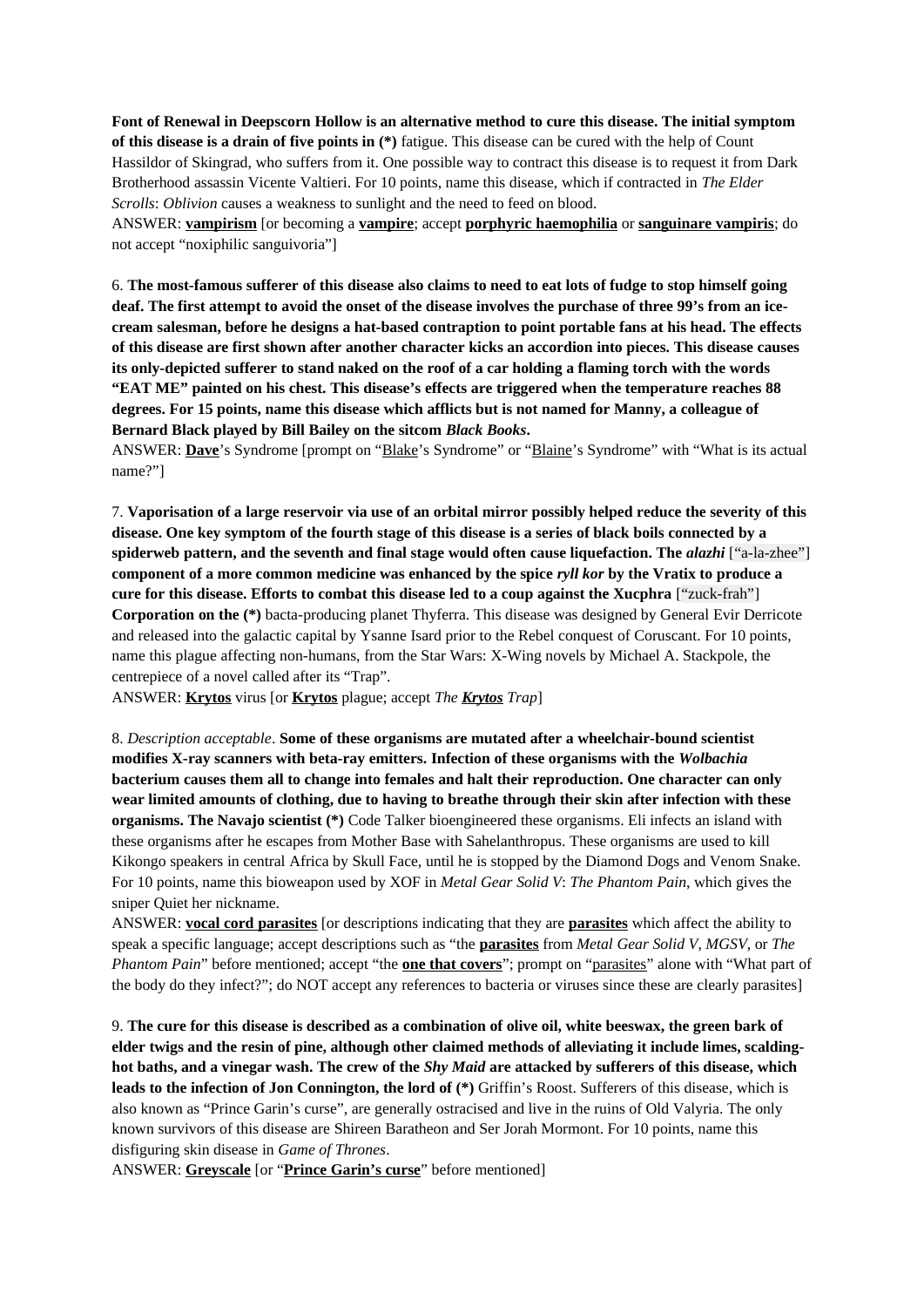10. *Description acceptable*. **According to a real-life 2000 paper by Sghirlanzoni and Carella titled for this fictional disease, Gerstmann-Scheinker disease should be considered a differential diagnosis for it. One character prepares a brew of monkshood to protect her family against this disease, which is inadvertently spread through sales of her coloured candy animals. Many labels are made to ward off the effects of this disease by a silversmith who (\*)** forgets the name for an anvil. A Guajiro Indian prince and princess fled their homeland in fear of this disease.The first patient to exhibit this disease is the earth-eating orphan Rebeca, who arrives with a letter for José Arcadio Buendía. For 10 points, name this plague which sweeps Macondo in Chapter 3 of *One Hundred Years of Solitude* and prevents everyone from sleeping.

ANSWER: the **insomnia** plague from *One Hundred Years of Solitude* [accept similar descriptions, prompt on "the plague from 100YOS" with "What is its main symptom?"]

11. **Among the first victims of this disease are a Vatican mechanic who becomes violently ill whilst respraying the Pope's Cadillac, and an entertainer named "Mandroyde the Dancing Robot". One sufferer of this disease is seen homeless and begging for donations outside a branch of Caviar Express. A proposed "body-cream" cure for this disease contains** [*read slowly*] **cream, potassium, nitrates, potassium nitrates, and nitrate of potassiate nitrate, but it only lasts for a quarter of an hour. One definite upside of this disease is that it confers the ability to fly. This disease is reported on by Pam Bachelor, played by Olivia Colman, who introduces its sufferer Dr Phillip Lavender. For 15 points, name this disease attacking the central nervous system, which fools it into calcifying the body into a pile of rocks, as seen on the BBC show** *Look Around You***.**

ANSWER: **geodermic granititis** [or "**cobbles**"]

12. *Description acceptable.* **A doctor attempting to stop this disease adopts the codename FS-2080 in honour of the philosophy of Fereidoun M. Esfandiary. A facial rash initially thought to have been caused by this disease is revealed to have been caused by the spirit gum that Jonathan Ferris used to adopt the disguise of a murdered doctor. This disease was introduced in a video which features a plaque stating "In this place, on this date, the world was changed forever". This disease was stored in a (\*)** water-soluble bag in a cistern near the tomb of Enrico Dandolo. This disease was designed by Bertrand Zobrist to cause sterility in one-third of the human population, and the World Health Organisation trick Robert Langdon into helping them find it. For 10 points, name this disease from the sixth novel written by Dan Brown. ANSWER: the disease from *Inferno* [it has no official name, so accept anything indicating it's a sterility **plague** created by **Dan Brown** or investigated by **Robert Langdon**; accept the "**vector virus**" if you hate science]

13. **In one novel, astronauts Adam Treloar and Dylan Reed steal a sample of this disease and take it aboard the space shuttle** *Discovery***, in an attempt to mutate this disease into a much stronger form in microgravity. That novel by Philip Shelby featuring a "super" version of this disease is the second in the Covert One series posthumously published under Robert Ludlum's name, and is titled** *The Cassandra Compact***. In another novel, the protagonist uses the Dozmary mine to infiltrate a computer facility in Port Tallon, Cornwall, where this disease has been delivered via (\*)** SCORPIA and the assassin Yassen Gregorovich. That novel's antagonist plans to use this disease to kill thousands of schoolchildren in an elaborate "April Fool's joke" triggered from the Science Museum, in revenge for being bullied as a child. For 10 points, name this real-life disease inserted by Herod Sayle into his Stormbreaker laptops, in the first *Alex Rider* novel. ANSWER: **smallpox** [or super-**smallpox**]

14. **Captain Regan Francis quickly amputated Private Eugene Ellis's right arm to prevent infection with this organism, although it is unclear whether that attempt was successful. Stage three of infection with this organism, which manifests itself after a year, causes blindness and the development of a primitive form of echolocation. An issue of the Texas Herald claims that a disease caused by this organism was spread to (\*)** Austin by infected crops from South America. Enemies affected with this organism are divided into Runner, Stalker, Clicker and Bloater classes, who pursue Joel and Ellie across the United States. For 10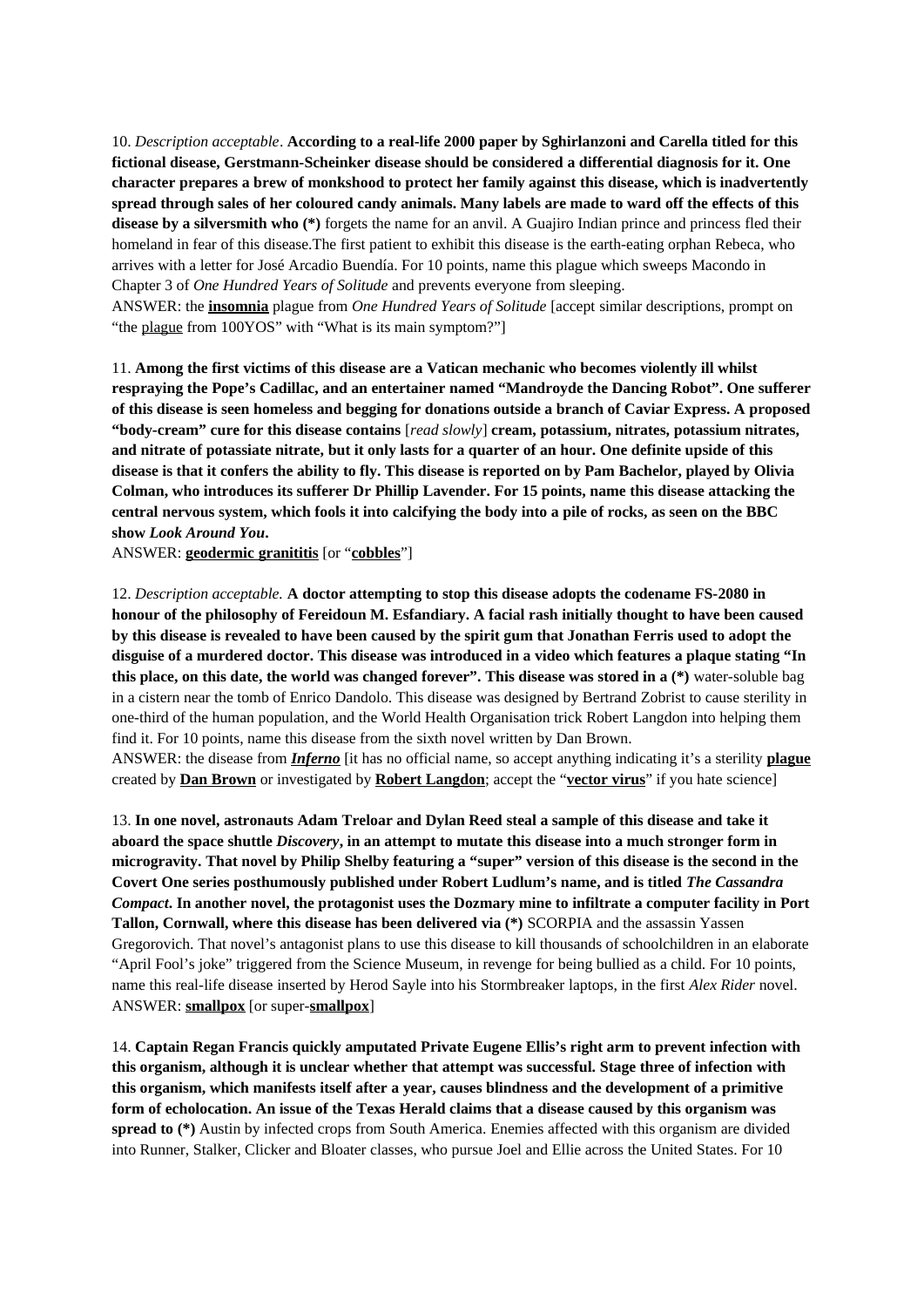points, name this real-life genus of ascomycete fungus, which causes a namesake "Brain Infection" that devastates mankind in the Naughty Dog video game *The Last of Us*. ANSWER: *Cordyceps*

15. **One character suffering from this disease declares "every movement has a meaning!", when hitting a companion over the head whilst dancing. That character recovering from this disease thinks that they would like to eat a roast pig, six pineapples and a pound of macadamia nuts. Some symptoms of this disease include a voracious appetite and being listless and cranky, leaving another character wondering if it's actually possible to diagnose it. A temperature of 101 degrees is** *not* **indicative of this disease, since that is the temperature of microwaved lasagne. The medicine necessary to cure this disease is taken just prior to its sufferer's scheduled appearance on** *Silly Animal Stunts***. For 10 points, name this disease which causes Garfield to dance the (\*)** hula every time he hears words connected to the 50th state. ANSWER: **Hawaiian** Cat **Flu** [do not accept or prompt on "Alaskan Cat Flu"]

16. **A character who won't eat tilder meat if there is a letter "r" in the month wears a muzzle to protect from a disease which normally affects these objects. The magical powder chine, collected from Riverrise, is the only cure for the disease affecting these objects, although Orbix Xaxis and the Guardians of Night believe that a lightning strike on Midnight's Spike will cure these objects. The Librarians Academic believe that a cure for these objects can be found in the (\*)** Deepwoods. The disease affecting these objects is revealed to have been caused by the Gloamglozer upon his banishment from Sanctaphrax, which produces these objects in a namesake "Gardens". For 10 points, name these objects used to power sky ships, which lose their buoyancy in a namesake "sickness", in Paul Stewart's *The Edge Chronicles*. ANSWER: **stones** [or flight-**rocks**; accept "**stone**-sickness"; prompt on "New Sanctaphrax" before mentioned

with "What is it made from?"]

17. **Major Manchek translates the number 87 into binary to telephone the authorities about this disease. In an epilogue, this disease is revealed to be responsible for the failure of the Zond 19 and Andros V ["five"] missions. The seventh version of Project Scoop is responsible for spreading this disease. The crying baby Jamie Ritter and the Sterno-addicted Peter Jackson survive this disease due to having abnormal blood pH, although it kills the other residents of Piedmont, (\*)** Arizona. The "Wildfire" protocol for this disease includes the idea that unmarried men make the most unbiased decisions, named the "Odd-Man Hypothesis". Jeremy Stone and Mark Hall realise that a nuclear weapon would actually benefit this disease and cause it to form an indestructible biofilm. For 10 points, name this frequently-mutating extraterrestrial disease which titles a thriller novel by Michael Crichton.

ANSWER: **Andromeda** [accept *The Andromeda Strain*]

18. **According to one dossier, a disease affecting this species can become resistant to cipoxidin and alburicin. A cure for a disease affecting this species is the goal of a genetic engineering programme funded by the Illuminated Primacy. That non-communicable, non-hereditary disease affecting this species causes oxygen transfer proteins to form incorrectly, leading them to eventually suffocate. A disease that affects this species is caused by long-term exposure to the (\*)** humid climate of planets like Kahje, since it differs significantly from their dying desert homeworld of Rakhana, from which they were rescued by the hanar. For 10 points, name this species afflicted by Kepral's Syndrome, exemplified by Thane Krios, the most deadly assassin in the galaxy of *Mass Effect*. ANSWER: **Drell**

19. *Description acceptable.* **One case of what is believed to be the late onset of this disease turns out to be botulism poisoning contracted from a dented can of tomato soup. A character appears to gain immunity from this disease after a professor creates a chemical to kill his daughter's unborn clone fetus. One mystical explanation for this disease, believed by the Setauket Ring, is that it struck the moment one character removes the Amulet of Helene from the nation of Jordan. The most likely explanation for this disease, promoted by (\*)** IDF Lieutenant General Alter, suggests that the Culper Ring created a chemical agent